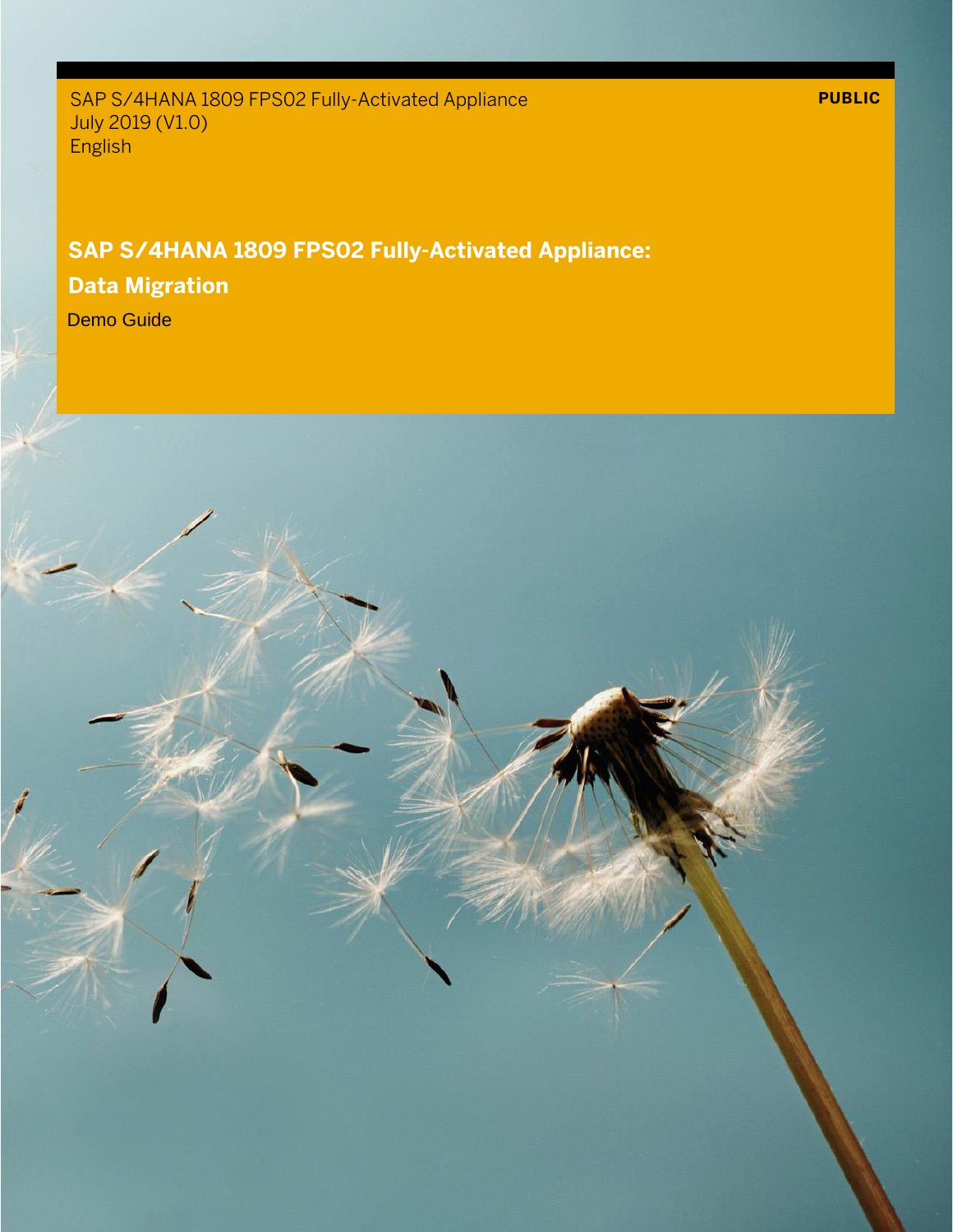# **Table of Contents**

|                   | Where Can This Script Be Used?                                                                                            | 3                                                        |
|-------------------|---------------------------------------------------------------------------------------------------------------------------|----------------------------------------------------------|
| 2.1<br>2.2<br>2.3 | Demo Story: Data Migration<br>Start the SAP S/4HANA Migration Cockpit<br>Download Migration Template<br>Prepare Test Data | 4<br>$\overline{4}$<br>5<br>Error! Bookmark not defined. |
| 2.4               | Upload Migration Template and Verify Data                                                                                 |                                                          |
| 2.5               | Transfer Migration Template Data                                                                                          |                                                          |
| 2.6               | Validate Imported Data using SAP S/4HANA Business Apps                                                                    | 10                                                       |

#### **Document History**

| <b>Revision</b> | Date'        | Change               |
|-----------------|--------------|----------------------|
| t.v             | <2019-04-15> | Release for customer |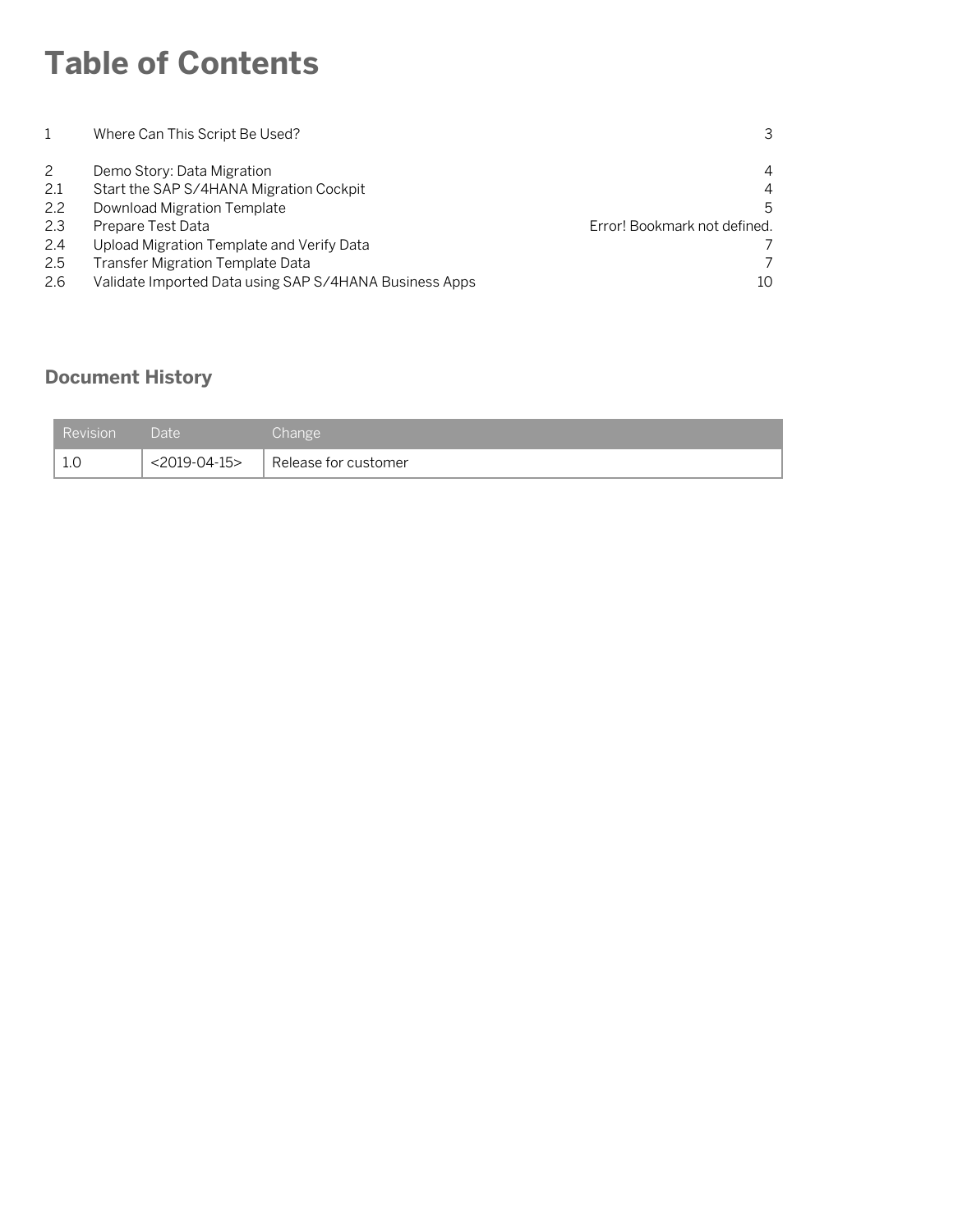## **1 Where Can This Script Be Used?**

This demo script has been written for usage with the SAP S/4HANA 1809 Feature Package Stack 02 (FPS02) Fully-Activated Appliance (in short "appliance" in this script), hence you will need such an appliance to make use of this guide.

The appliance can be brought up in two ways, and the demo scenario in this script is largely the same for both:

- 1. Via SAP Cloud Appliance Library (hosted on cloud providers) You need a cloud provider account at AWS, MS Azure, or GCP. With this, you can deploy the appliance within 1-2 hours from [https://cal.sap.com](https://cal.sap.com/) > Solutions > SAP S/4HANA 1809 FPS02 Fully-Activated Appliance.
- 2. Via installing it on your own on-premise hardware. You need to provide your own hardware, and order & install the appliance as explained i[n SAP Note 2041140.](http://service.sap.com/sap/support/notes/2041140)

If you are new to the SAP S/4HANA Fully-Activated Appliance, introductory information can be found here: [https://blogs.sap.com/2018/12/12/sap-s4hana-fully-activated-appliance-create-your-sap-s4hana-1809-system-in-a-fraction-of-the](https://blogs.sap.com/2018/12/12/sap-s4hana-fully-activated-appliance-create-your-sap-s4hana-1809-system-in-a-fraction-of-the-usual-setup-time/)[usual-setup-time/](https://blogs.sap.com/2018/12/12/sap-s4hana-fully-activated-appliance-create-your-sap-s4hana-1809-system-in-a-fraction-of-the-usual-setup-time/)

#### Important:

Before you start your demo, please read [SAP S/4HANA Fully-Activated Appliance: Demo Scripts](https://blogs.sap.com/?p=796653) for information about necessary preparations, especially any post-deployment steps to ensure the full functionality of your appliance. Besides this, you will also find links to all demo scripts on this page.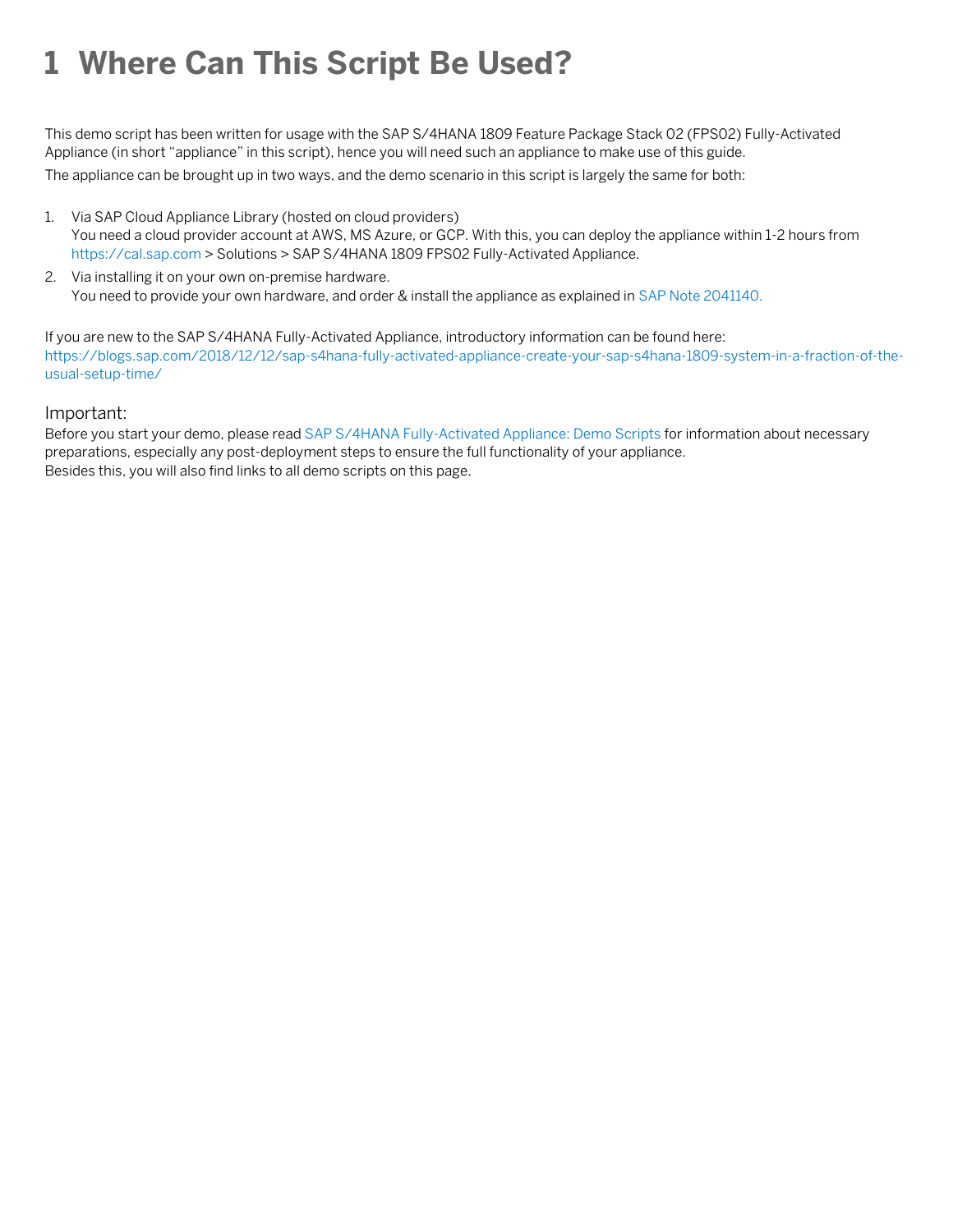## **2 Demo Story: Data Migration**

SAP S/4HANA customers can take advantage of a template-based migration approach built into SAP S/4HANA with the SAP S/4HANA Migration Cockpit. The SAP S/4HANA cloud packages support a limited set of data migration objects, with support for additional objects planned for later inclusion.

In this demo story exercise, we'll walk you through the process of migrating data using Fixed Assets master data and balances as an example.

### **2.1 Start the SAP S/4HANA Migration Cockpit**

In this process step, you start the SAP S/4HANA migration cockpit.

| <b>What to Do</b>                                                                                   | <b>What You Will See</b>                                                                                                                                                                                                                                                                                                                                                                                                      |
|-----------------------------------------------------------------------------------------------------|-------------------------------------------------------------------------------------------------------------------------------------------------------------------------------------------------------------------------------------------------------------------------------------------------------------------------------------------------------------------------------------------------------------------------------|
| Log on to your SAP<br>S/4HANA backend<br>system:<br>User: S4H AA DEM<br>Password: Welcome1          | Information<br>100<br>Client<br>SAP S/4HANA 1709 SP00 fully-activated appliance<br>s4h aa dem<br><b>User</b><br>************<br>Available Clients:<br>Password<br>Client 100 - Fully-activated trial client (US/DE, merged-000)<br>${\rm EN}$<br>Client 200 - Best Practices ready-to-activate client (white list)<br>Logon Language                                                                                          |
| In the transaction code<br>bar, enter <b>LTMC</b> to start<br>the SAP S/4HANA<br>Migration Cockpit. | G<br>Menu<br>Edit<br><b>Favorites</b><br><b>Extras</b><br>System<br>Help<br>GGISHH (1990) 1951<br><b>⊙ !!!</b><br>$\overline{\mathbb{R}}$<br><b>SAP Easy Access</b><br>『G 『 》 Assign users<br><b>Ba</b> Docum<br>Favorites                                                                                                                                                                                                    |
| Log on again:<br>User: S4H AA DEM<br>Password: Welcome1                                             | <b>SAP NetWeaver</b><br>S4H<br>Svistam<br>100<br>Client <sup>*</sup><br>s4h_ea_dem<br>How it<br><br>English<br>Language<br>Log On<br>Change Password<br>SAP S/4HANA 1809 FPS02 fully-activated appliance<br>wailable Clients:<br><sup>27</sup> Client 100 - Fully-activated trial client (US/DE, merger<br>Client 200 - Best Practices ready-to-activate client<br><b>SAP</b><br>Copyright © 2019 SAP SE. All rights reserved |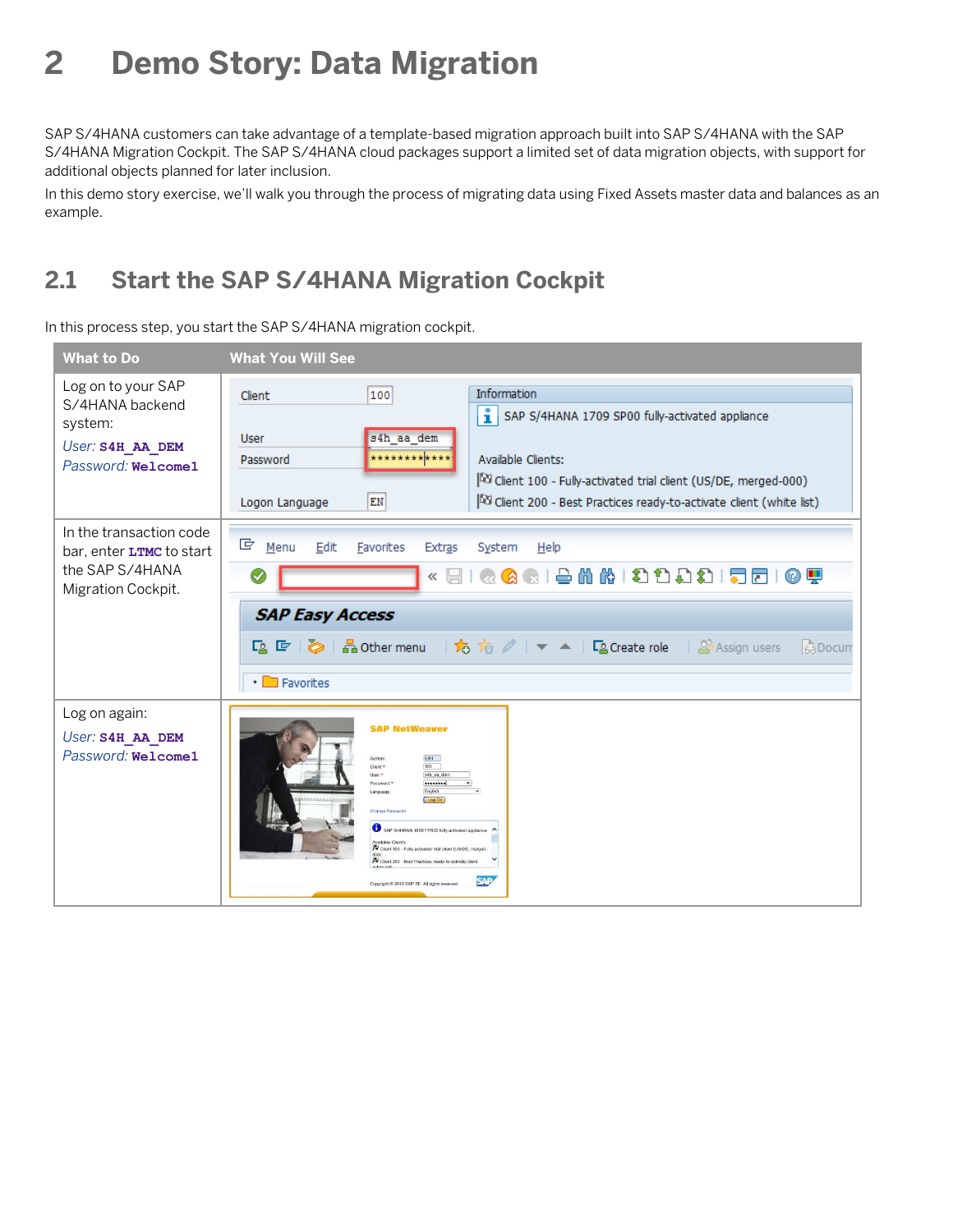### **2.2 Download Migration Template**

In this process step, you download a Migration Template to facilitate the data transfer from Microsoft Excel Spreadsheet Templates to SAP S/4HANA.

| <b>What to Do</b>                                                                                                | <b>What You Will See</b>                                                                                                                                                                                                                                                                                                   |
|------------------------------------------------------------------------------------------------------------------|----------------------------------------------------------------------------------------------------------------------------------------------------------------------------------------------------------------------------------------------------------------------------------------------------------------------------|
| In the Migrate Your<br>Data home view,<br>choose Create.                                                         | Refresh<br>Available Migration Projects<br>Delete<br>Open<br>Create                                                                                                                                                                                                                                                        |
| In the Create Migration<br>Project dialog box,<br>make the following<br>entries and choose<br>Create:            | m<br>$\times$<br><b>Create Migration Project</b><br>The Project of Migrating<br>* Name:<br>• Transfer Data from File<br>Transfer Options:<br>$\sum$<br>Transfer Data from Staging Tables                                                                                                                                   |
| Name: <name of<br="">your migration<br/>project&gt;<br/><b>Transfer Options:</b><br/><b>Transfer Data</b></name> | If you want to copy content from a quality system to a productive system, the mass transfer<br>ID must be identical in both systems.<br>To ensure that both systems have the same mass transfer ID, you can enter a mass<br>transfer ID in the field below.<br>00D<br>Generate New Mass Transfer ID<br>* Mass Transfer ID: |
| from File                                                                                                        | Data Retention Time:<br>Days<br>.<br>Cancel<br>Create:                                                                                                                                                                                                                                                                     |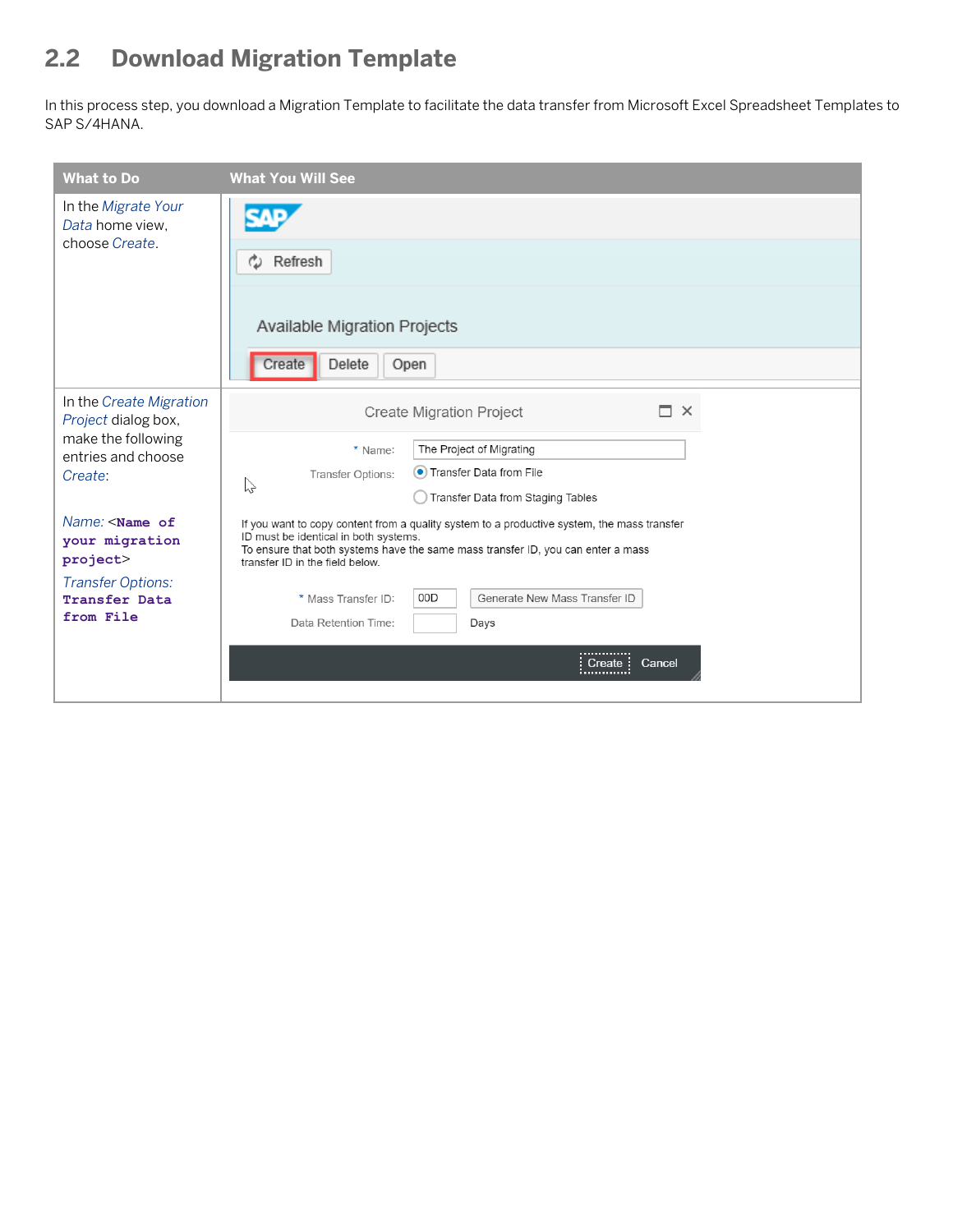| On the Migration<br>Objects tab, choose<br>Bank.<br>Note:<br>This demo guide goes<br>through Bank as the<br>Migration Object.<br>However, you may<br>choose the object that<br>fits your needs. | <b>Aigration Objects</b><br>tandard View<br>$\vee$   Open<br>gration Status<br>لسها<br>t Started<br>t Started<br>Process<br>t Started<br>t Started<br>t Started<br>t Started | <b>Notifications</b><br>Settings<br>Name<br>Activity price (restricted)<br>Activity type<br><b>Bank</b><br><b>Bank account balance</b><br>Batch (if Batch is unique at material level)<br>Batch (if Batch level is at plant level)<br>Cash memo record |                            |                                        | Documentation<br>Show<br><b>B</b> Show<br>show<br>Show<br>Show<br><sup>c</sup> Show<br>Show | Activity type<br>Material | Filter by:<br>Dependent Migration Object |                    | $\bullet$ $\bullet$<br>$\alpha$ $\times$ |
|-------------------------------------------------------------------------------------------------------------------------------------------------------------------------------------------------|------------------------------------------------------------------------------------------------------------------------------------------------------------------------------|--------------------------------------------------------------------------------------------------------------------------------------------------------------------------------------------------------------------------------------------------------|----------------------------|----------------------------------------|---------------------------------------------------------------------------------------------|---------------------------|------------------------------------------|--------------------|------------------------------------------|
| In the Source Files<br>section, choose<br>Download Template.                                                                                                                                    | Source Files<br>Open   Delete   Download<br>Migration Status<br>i No files uploaded                                                                                          | Download Template<br>Name                                                                                                                                                                                                                              | Upload File<br>Description | Activate   Deactivate   Start Transfer | Size<br>$\mathbb{V}$                                                                        |                           | Last Changed By                          | Last Changed On    | $\bullet$ $\bullet$                      |
| Open the downloaded                                                                                                                                                                             | <b>Source Data for Migration Object: Bank</b><br>$rac{2}{3}$<br>S4CORE 103 - 06.10.2019 @ Copyright SAP SE. All ri                                                           |                                                                                                                                                                                                                                                        |                            |                                        |                                                                                             |                           |                                          |                    |                                          |
| template and make the                                                                                                                                                                           |                                                                                                                                                                              |                                                                                                                                                                                                                                                        |                            |                                        |                                                                                             |                           |                                          |                    |                                          |
| following entries:                                                                                                                                                                              | $\overline{7}$<br>Bank country key'<br>8                                                                                                                                     | Key<br>Bank key*                                                                                                                                                                                                                                       | Name of bank'              | Region (State, Province, Country)      | <b>Address</b><br>House number and street                                                   |                           | City                                     | <b>Bank branch</b> | SWIFT code for inter<br>payments         |
| Bank Country Key: us                                                                                                                                                                            | $\overline{9}$<br>10                                                                                                                                                         |                                                                                                                                                                                                                                                        |                            |                                        |                                                                                             |                           |                                          |                    |                                          |
| <b>Bank Key: 123456</b>                                                                                                                                                                         | 11<br>12                                                                                                                                                                     |                                                                                                                                                                                                                                                        |                            |                                        |                                                                                             |                           |                                          |                    |                                          |
|                                                                                                                                                                                                 | 13                                                                                                                                                                           |                                                                                                                                                                                                                                                        |                            |                                        |                                                                                             |                           |                                          |                    |                                          |
| Name of Bank: <bank></bank>                                                                                                                                                                     | 14<br>15                                                                                                                                                                     |                                                                                                                                                                                                                                                        |                            |                                        |                                                                                             |                           |                                          |                    |                                          |
| Region (State,                                                                                                                                                                                  | 16<br>17                                                                                                                                                                     |                                                                                                                                                                                                                                                        |                            |                                        |                                                                                             |                           |                                          |                    |                                          |
| Province, Country):                                                                                                                                                                             | 18<br>19                                                                                                                                                                     |                                                                                                                                                                                                                                                        |                            |                                        |                                                                                             |                           |                                          |                    |                                          |
| <region></region>                                                                                                                                                                               | 20<br>21                                                                                                                                                                     |                                                                                                                                                                                                                                                        |                            |                                        |                                                                                             |                           |                                          |                    |                                          |
| House number and                                                                                                                                                                                | 22                                                                                                                                                                           |                                                                                                                                                                                                                                                        |                            |                                        |                                                                                             |                           |                                          |                    |                                          |
| street: < your bank's                                                                                                                                                                           |                                                                                                                                                                              |                                                                                                                                                                                                                                                        |                            |                                        |                                                                                             |                           |                                          |                    |                                          |
| street>                                                                                                                                                                                         |                                                                                                                                                                              |                                                                                                                                                                                                                                                        |                            |                                        |                                                                                             |                           |                                          |                    |                                          |
| City: <bank's city=""></bank's>                                                                                                                                                                 |                                                                                                                                                                              |                                                                                                                                                                                                                                                        |                            |                                        |                                                                                             |                           |                                          |                    |                                          |
| SWIFT code: <your<br>bank's SWIFT</your<br>                                                                                                                                                     |                                                                                                                                                                              |                                                                                                                                                                                                                                                        |                            |                                        |                                                                                             |                           |                                          |                    |                                          |
| code><br>Save the excel sheet.                                                                                                                                                                  |                                                                                                                                                                              |                                                                                                                                                                                                                                                        |                            |                                        |                                                                                             |                           |                                          |                    |                                          |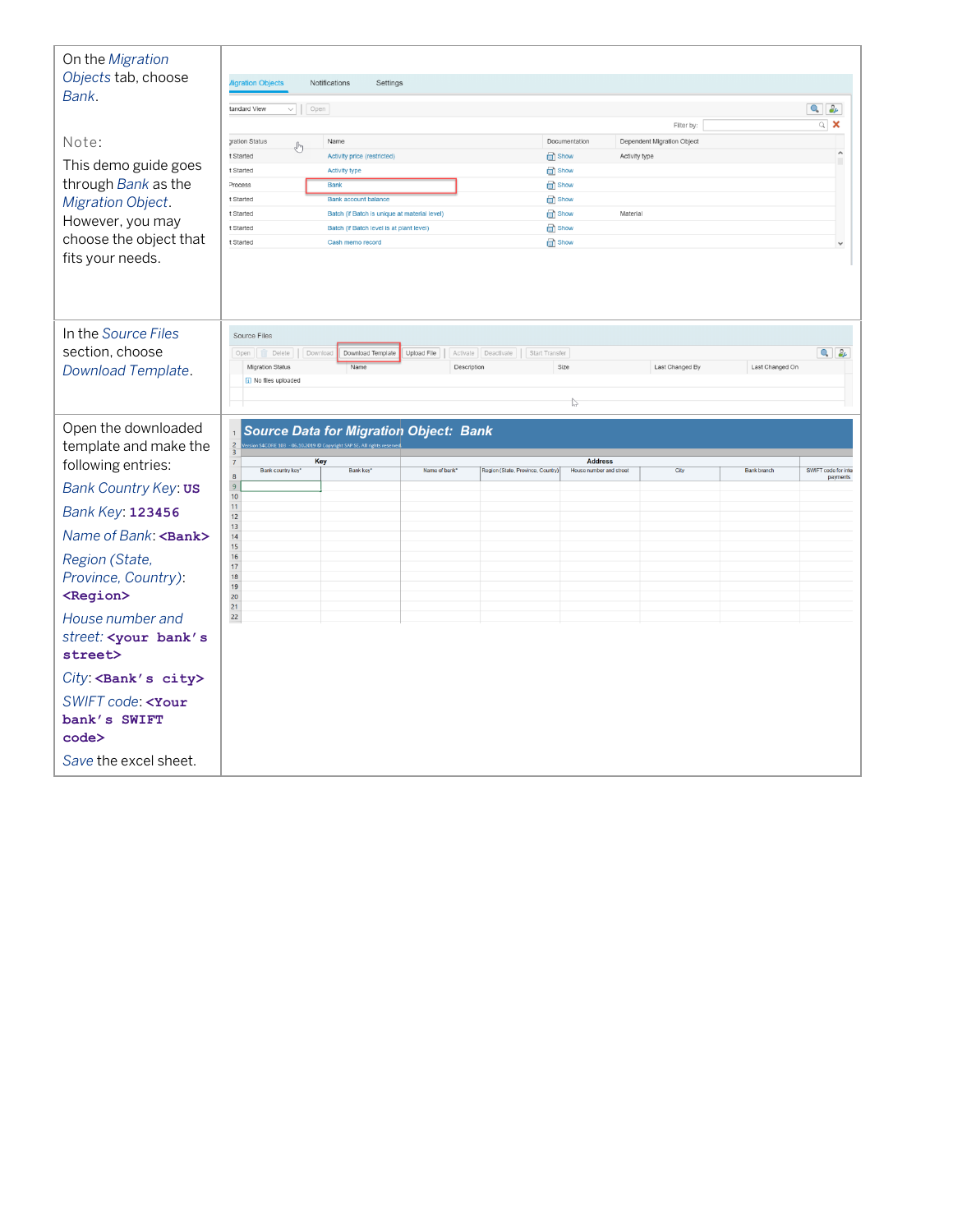### **2.3 Upload Migration Template and Verify Data**

This section describes how you can upload the Migration Template and verify its data.

| <b>What to Do</b>                                                                                                                        | <b>What You Will See</b>                                                                         |                                                     |                                                         |                           |                       |
|------------------------------------------------------------------------------------------------------------------------------------------|--------------------------------------------------------------------------------------------------|-----------------------------------------------------|---------------------------------------------------------|---------------------------|-----------------------|
| In the Source Files<br>section, choose Upload<br>File.                                                                                   | Source Files<br>Ť<br>Delete<br>Download<br>Open<br>Status<br>i No files uploaded                 | Download Template<br><b>Status Text</b>             | <b>Upload File</b><br>Activate<br>Name                  | Deactivate<br>Description | <b>Start Transfer</b> |
| In the File Upload<br>dialog box, choose<br>Choose File.<br>Choose the<br>downloaded template<br>you filled in 2.2 and<br>choose Upload. | * File Name:<br>Description:<br>Comment:                                                         | File Upload<br>Choose File No file chosen           | П.<br>$\times$<br><br>$:$ Upload<br>Cancel<br>.         |                           |                       |
| Choose the source file<br>you uploaded and<br>choose Activate.                                                                           | Source Files<br>m<br>Delete<br>Download<br>Open<br><b>Migration Status</b><br>Name<br>Not Active | Download Template<br>Upload File<br>EN_Bank (1).xml | Deactivate<br>Start Transfer<br>Activate<br>Description | Size<br>0.43 KB           | Last Char<br>S4H_AA_  |

### **2.4 Transfer Migration Template Data**

In this activity, you import the data from your Migration Template into the SAP S/4HANA target system.

| <b>What to Do</b>                       | <b>What You Will See</b>   |                                  |                                     |  |  |  |
|-----------------------------------------|----------------------------|----------------------------------|-------------------------------------|--|--|--|
| Choose the template<br>you uploaded and | Source Files               |                                  |                                     |  |  |  |
| choose Open.                            | Delete<br>Download<br>Open | Download Template<br>Upload File | Deactivate<br>Start Tra<br>Activate |  |  |  |
|                                         | <b>Migration Status</b>    | Name                             | Description                         |  |  |  |
|                                         | Not Started                | EN Bank (1).xml                  |                                     |  |  |  |
|                                         |                            |                                  |                                     |  |  |  |
|                                         |                            |                                  |                                     |  |  |  |
|                                         |                            |                                  |                                     |  |  |  |
|                                         |                            |                                  |                                     |  |  |  |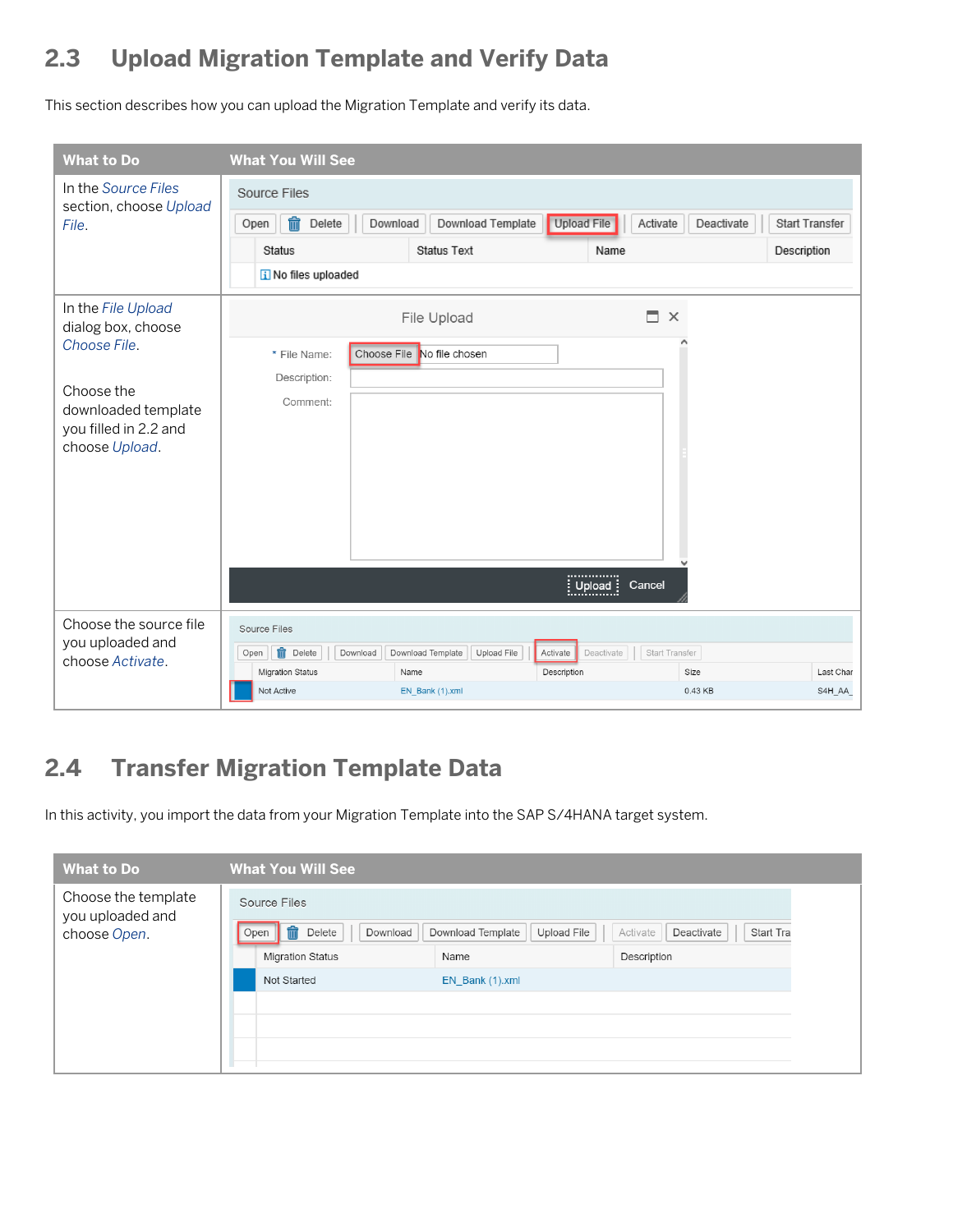| <b>What to Do</b>                                                                                                                       | <b>What You Will See</b>                                                                                                                                                                                                                                                                                                      |
|-----------------------------------------------------------------------------------------------------------------------------------------|-------------------------------------------------------------------------------------------------------------------------------------------------------------------------------------------------------------------------------------------------------------------------------------------------------------------------------|
| Choose Start Transfer.                                                                                                                  | Source Files<br>Download Template   Upload File<br>Deactivate<br>Start Transfer<br>Open   in Delete<br>Download<br>Activate<br><b>Migration Status</b><br>Size<br>Name<br>Description<br>Not Started<br>EN_Bank (1).xml<br>0.43 KB                                                                                            |
| A Data Validation in<br>Progress dialog box<br>pops up.                                                                                 | Data Validation in Progress<br>□<br>Data validation takes some time to complete. You can wait for the validation to<br>complete or leave this window.                                                                                                                                                                         |
| Choose Close once the<br>progress is done.                                                                                              | If you leave this window, the current process continues in the background and<br>you can resume at any time.<br>100%<br>Progress:<br><br>Run in Background<br>Close                                                                                                                                                           |
| Choose Next.                                                                                                                            | <b>SAP</b><br>Fixed asset (incl. Balances): Step 1 (Validate Data)<br>Next ><br>♦ Refresh<br>< Previous<br>Finish<br>Cancel<br><b>Repeat Validation</b><br>3<br>4<br>⋫<br>۳<br><b>Validate Data</b><br><b>Convert Values</b><br>Simulate Import<br><b>Execute Import</b>                                                      |
| In the Worklist section,<br>choose a task and<br>choose Process Task.                                                                   | Worklist<br>$\mathbb{O}_\bullet$<br>Show: Open<br>$\vee$ Process Task Confirm Mapping Values<br><b>T</b> Status<br>Name<br>o<br>Mapping of Bank Key<br>×<br>Mapping of Country key                                                                                                                                            |
| In the Bank: Step 2<br>(Convert Values) dialog<br>box, choose the item<br>first and choose the<br>Confirm Value button.<br>Choose Save. | $\square$ $\times$<br>Bank: Step 2 (Convert Values)<br>Mapping of Bank Key<br>Name:<br>ID: MAP_BANKL<br>View: All<br>즓<br><b>B</b><br>О,<br>Append Row   Insert Row<br>Delete Row<br>$\checkmark$<br>S/4HANA Target Value<br><b>『</b> Status<br>Source Country<br>Source Bank key<br>nfirm Val<br>귝<br>US<br>123456<br>123456 |
| Note:                                                                                                                                   | Save Cancel<br>$\alpha$ , $\alpha$ , $\alpha$<br>MAP_BANKL<br>ID:                                                                                                                                                                                                                                                             |
| The status will change<br>to a green box once<br>you've confirmed.                                                                      | <b>P</b><br>O.,<br>View: All<br>Append Row<br>Insert Row<br>60<br>專<br>Delete Row<br>$\checkmark$<br>Source Country<br>Source Bank key<br>S/4HANA Target Value<br>ħ<br>Status<br>۰<br>US<br>123456<br>123456                                                                                                                  |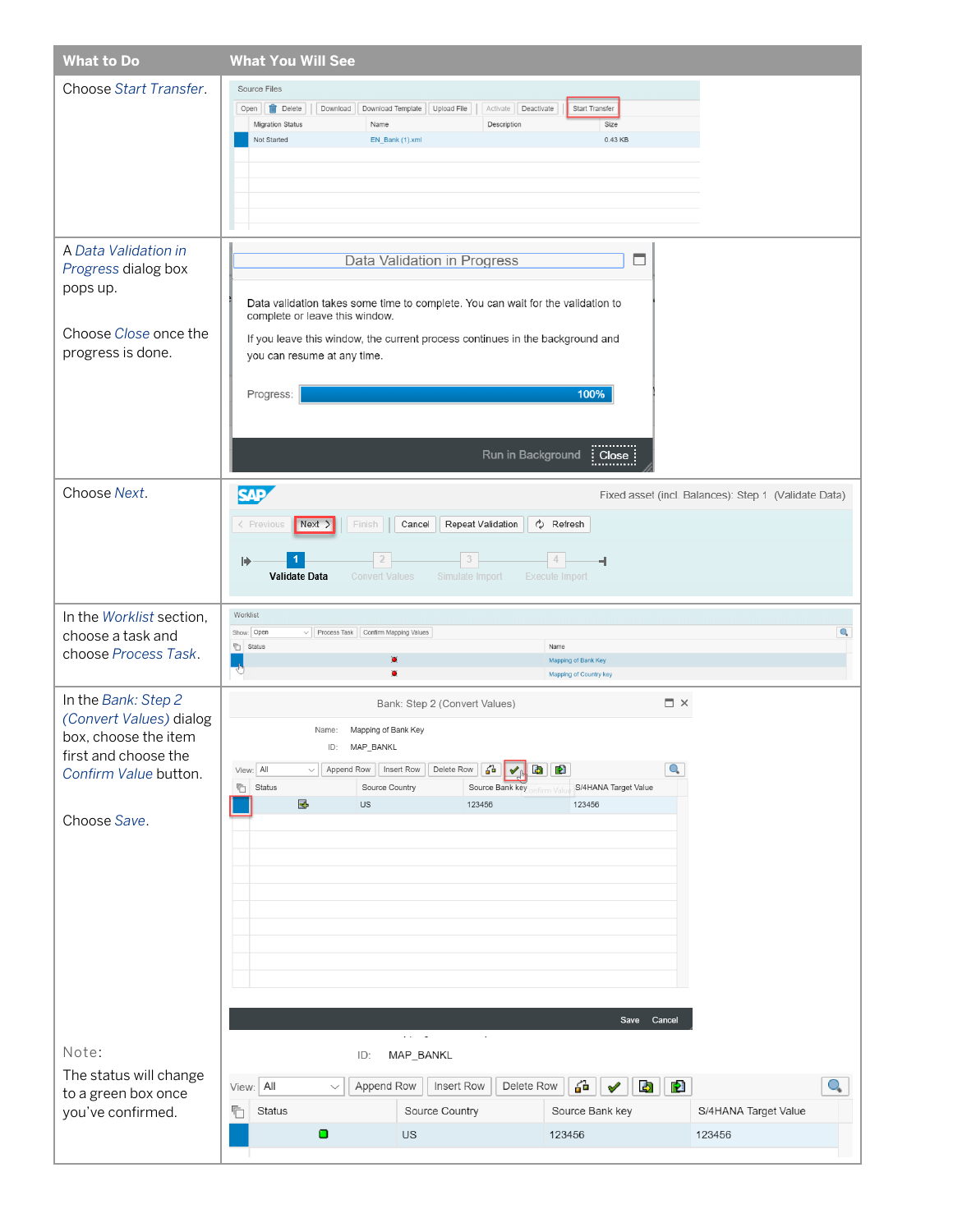| <b>What to Do</b>                                                                                                                                                                 | <b>What You Will See</b>                                                                                                                                                                                                                                                                     |
|-----------------------------------------------------------------------------------------------------------------------------------------------------------------------------------|----------------------------------------------------------------------------------------------------------------------------------------------------------------------------------------------------------------------------------------------------------------------------------------------|
| Choose the next task<br>to process and repeat<br>the previous step for<br>the task.                                                                                               | Worklist<br>Show: Open<br>Process Task<br>Confirm Mapping Values<br>$\checkmark$<br><b>后</b> Status<br>$\bullet$                                                                                                                                                                             |
| Choose Next to<br>navigate to the next<br>work step.                                                                                                                              | < Previous<br>Next ><br>Cancel<br>رم<br>Refresh<br><b>Repeat Simulation</b><br>Finish<br>2<br>3<br>1<br>⋫<br>Validate Data<br><b>Convert Values</b><br>Simulate Import<br>Execute Import                                                                                                     |
| In the Data Simulation<br>in Progress dialog box,<br>choose Close when the<br>progress reaches<br>100%.<br>Note:<br>Correct all possible<br>errors and choose<br>Repeat Import to | <b>Data Simulation in Progress</b><br>Data simulation takes some time to complete. You can wait for the simulation<br>to complete or leave this window.<br>If you leave this window, the current process continues in the background and<br>you can resume at any time.<br>100%<br>Progress: |
| execute the import<br>again. If you cannot<br>solve all the errors.<br>continue with the next<br>step.                                                                            | Run in Background<br><b>Close</b>                                                                                                                                                                                                                                                            |
| Choose Next to<br>navigate to the next<br>work step.                                                                                                                              | < Previous<br>$\vert$ Next $\rangle$<br>رم<br>Repeat Simulation<br>Cancel<br>Refresh<br>2<br>1<br>⋫<br><b>Convert Values</b><br>Validate Data<br>Simulate Import<br>Execute Import                                                                                                           |
| In the Data Import in<br>Progress dialog box,<br>choose Close when the<br>progress reaches<br>100%.                                                                               | Data Import in Progress<br>Data import takes some time to complete. You can wait for the import to complete<br>or leave this window.<br>If you leave this window, the current process continues in the background and<br>you can resume at any time.<br>Progress:<br>100%                    |
|                                                                                                                                                                                   | Run in Background<br>Close                                                                                                                                                                                                                                                                   |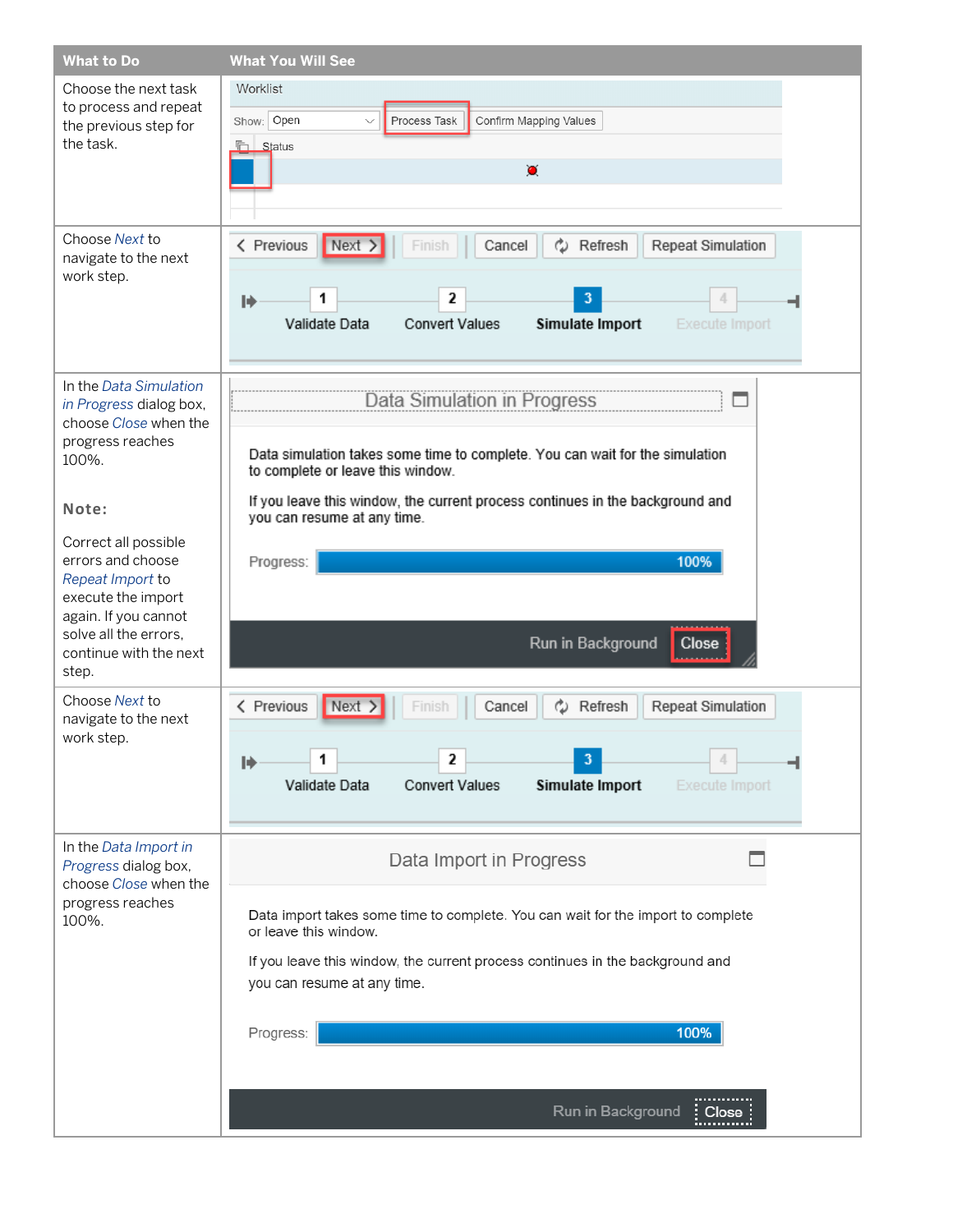

### **2.5 Validate Imported Data using SAP S/4HANA Business Apps**

The purpose of this activity is to check completeness of the migrated data in the target SAP S/4HANA system using corresponding apps or transactions.

| <b>What to Do</b>                                      | <b>What You Will See</b>                |                                                                                                                                                                               |                                 |                 |         |                               |
|--------------------------------------------------------|-----------------------------------------|-------------------------------------------------------------------------------------------------------------------------------------------------------------------------------|---------------------------------|-----------------|---------|-------------------------------|
| Log on to your SAP<br>Fiori system:                    |                                         |                                                                                                                                                                               |                                 |                 |         |                               |
| User: S4H AA DEM                                       | User<br>s4h_aa_dem                      |                                                                                                                                                                               |                                 |                 |         |                               |
| Password: Welcome1                                     | Password<br>                            |                                                                                                                                                                               |                                 |                 |         |                               |
|                                                        | Language<br>EN - English                |                                                                                                                                                                               |                                 |                 |         |                               |
| Search for the Display<br><b>Asset Master Worklist</b> | 100<br>Client                           |                                                                                                                                                                               |                                 |                 |         |                               |
| app to validate the<br>existence of the                |                                         |                                                                                                                                                                               |                                 |                 |         |                               |
| imported asset.                                        | Log On                                  |                                                                                                                                                                               |                                 |                 |         |                               |
|                                                        | <b>Change Password</b>                  |                                                                                                                                                                               |                                 |                 |         |                               |
|                                                        |                                         |                                                                                                                                                                               |                                 |                 |         |                               |
| Enter your assigned                                    | 8 <sup>1</sup><br>< a SAP               |                                                                                                                                                                               | Display Asset Master Worklist ~ |                 |         | $Q$ $E$                       |
| company code and                                       | Standard * (O)                          |                                                                                                                                                                               |                                 |                 |         | Hide Filters                  |
| choose the Go to                                       | Company Code<br>Q<br>1710 (8)<br>Search | Asset Class:<br>Ð<br>Đ                                                                                                                                                        | Asset:<br>Cost Center:<br>Ð     | Location:<br>b, | ō       | *Key Date:<br>11/23/2017<br>E |
| populate your assets<br>list.                          |                                         |                                                                                                                                                                               |                                 |                 |         |                               |
|                                                        |                                         |                                                                                                                                                                               |                                 |                 |         | Adapt Filters (2)<br>Co       |
| In the Active Assets<br>tab, search for the            | 16<br>這<br>Active Assets                | $\bigotimes$ <sup>0</sup> incomplete $\bigotimes$ <sup>1</sup> in Process $\bigcirc$ $\bigcirc$ $\bigcirc$ <sup>15</sup> capitalized $\bigcirc$ $\bigcirc$ $\bigcirc$ Retired |                                 |                 |         |                               |
| asset you have<br>imported by looking on               | Assets (16) Standard $\odot$            |                                                                                                                                                                               |                                 |                 |         |                               |
| the Description tab.                                   | Status                                  | Comp.<br>Company Name                                                                                                                                                         |                                 | Asset           | Sub-n.  | Description                   |
|                                                        | Capitalized                             | 1710<br>Company Code 1710                                                                                                                                                     |                                 | 600006          | $\circ$ | Legacy Asset 03               |
|                                                        | Capitalized                             | 1710<br>Company Code 1710                                                                                                                                                     |                                 | 600007          | $\circ$ | Legacy Asset 05               |
|                                                        | Capitalized                             | 1710<br>Company Code 1710                                                                                                                                                     |                                 | 600008          | $\circ$ | Legacy Asset Cockpit          |
|                                                        | Capitalized                             | 1710<br>Company Code 1710                                                                                                                                                     |                                 | 600009          | $\circ$ | Legacy Asset Cockpit          |
|                                                        | Capitalized                             | 1710<br>Company Code 1710                                                                                                                                                     |                                 | 600010          | $\circ$ | Legacy Asset Demo             |